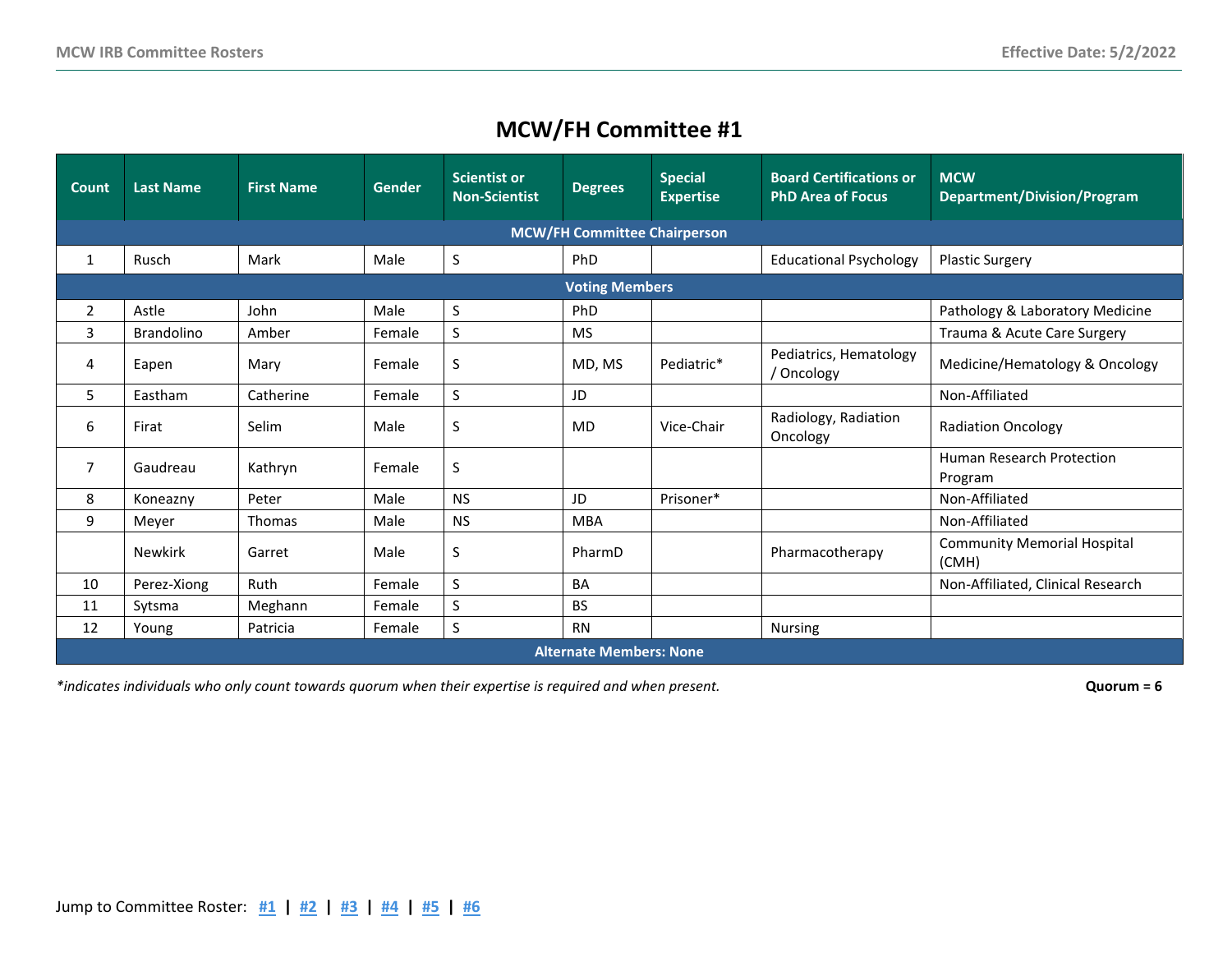<span id="page-1-0"></span>

| <b>Count</b>                        | <b>Last Name</b>               | <b>First Name</b> | <b>Gender</b> | <b>Scientist or</b><br><b>Non-Scientist</b> | <b>Degrees</b> | <b>Special</b><br><b>Expertise</b> | <b>Board Certifications or</b><br><b>PhD Area of Focus</b>           | <b>MCW</b><br>Department/Division/Program |  |  |
|-------------------------------------|--------------------------------|-------------------|---------------|---------------------------------------------|----------------|------------------------------------|----------------------------------------------------------------------|-------------------------------------------|--|--|
| <b>MCW/FH Committee Chairperson</b> |                                |                   |               |                                             |                |                                    |                                                                      |                                           |  |  |
| -1                                  | Wiger                          | Krista            | Female        | S                                           | <b>MD</b>      | Chair,<br>Pediatric                | Internal Medicine,<br>Pediatric, Hospice &<br><b>Palliative Care</b> | Hematology/Oncology                       |  |  |
| <b>Voting Members</b>               |                                |                   |               |                                             |                |                                    |                                                                      |                                           |  |  |
| 2                                   | Faron                          | Matthew           | Male          | S                                           | PhD            |                                    |                                                                      | Pathology & Genetics                      |  |  |
| 3                                   | <i>Iverson</i>                 | Marcia            | Female        | S                                           | <b>BA</b>      |                                    |                                                                      | Versiti Wisconsin, Inc.                   |  |  |
| 4                                   | Koneazny                       | Peter             | Male          | <b>NS</b>                                   | JD             | Prisoner*                          |                                                                      | Non-Affiliated                            |  |  |
| 5                                   | Mauermann                      | Susan             | Female        | S                                           | <b>RN</b>      |                                    |                                                                      | Human Research Protection<br>Program      |  |  |
| 6                                   | McDonough                      | Elizabeth         | Female        | S                                           | JD             |                                    |                                                                      | Human Research Protection<br>Program      |  |  |
| 7                                   | Philips                        | Jon               | Male          | <b>NS</b>                                   |                |                                    |                                                                      | Non-Affiliated                            |  |  |
| 8                                   | Phillips                       | Cristin           | Female        | S                                           | MS, RN         |                                    |                                                                      | <b>FH Nurses</b>                          |  |  |
| 9                                   | Sonnenberg                     | Taylor            | Female        | S                                           | <b>MD</b>      |                                    | <b>Emergency Medicine</b>                                            | <b>Emergency Medicine</b>                 |  |  |
| 10                                  | Williams                       | Vesper            | Female        | S                                           | <b>BA</b>      | Vice-Chair                         |                                                                      | Clinical Research Coordinator             |  |  |
|                                     |                                |                   |               |                                             |                |                                    |                                                                      |                                           |  |  |
|                                     | <b>Alternate Members: None</b> |                   |               |                                             |                |                                    |                                                                      |                                           |  |  |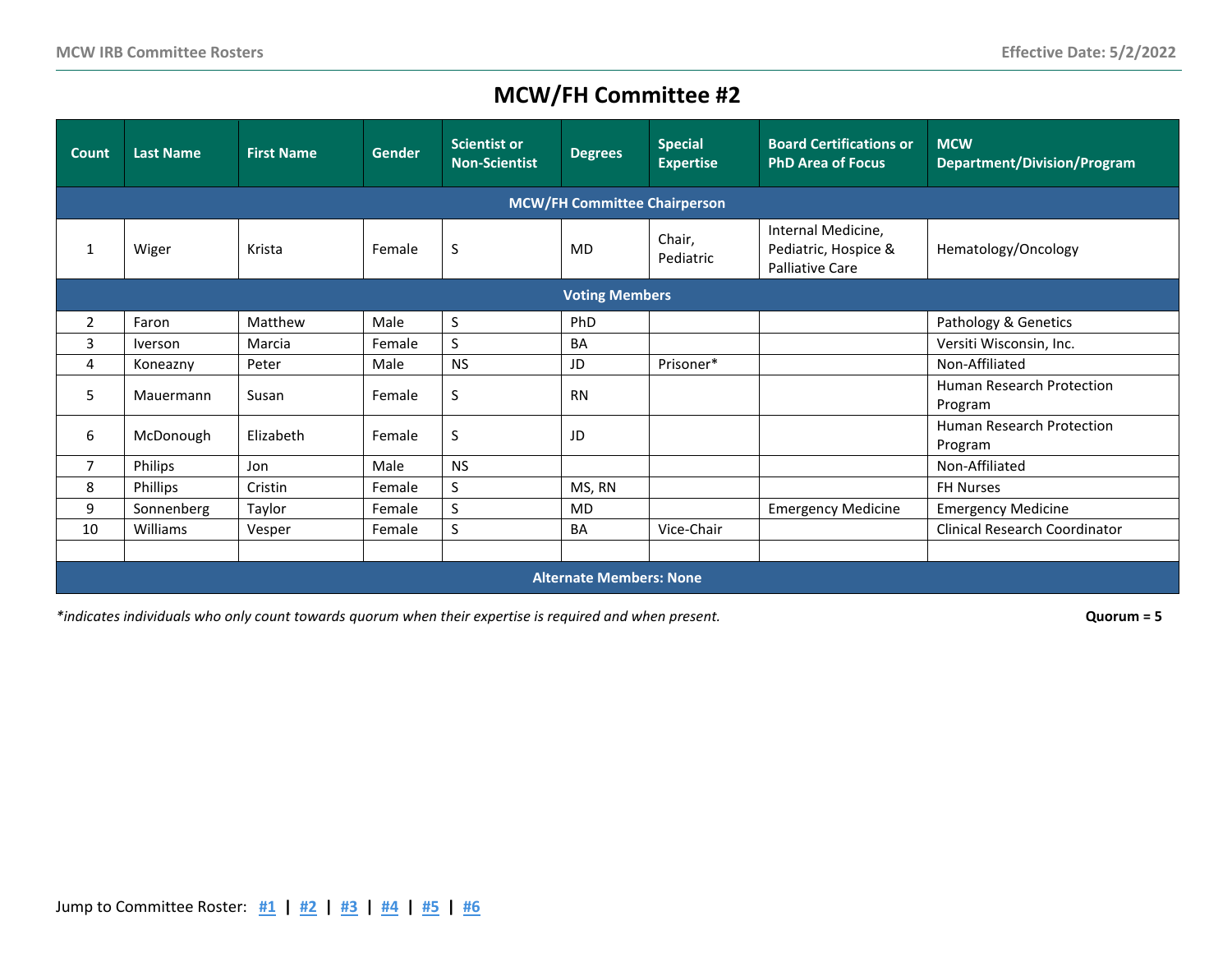<span id="page-2-0"></span>

| Count                               | <b>Last Name</b>               | <b>First Name</b> | <b>Gender</b> | <b>Scientist or</b><br><b>Non-Scientist</b> | <b>Degrees</b> | <b>Special</b><br><b>Expertise</b> | <b>Board Certifications or</b><br><b>PhD Area of Focus</b> | <b>MCW</b><br><b>Department/Division/Program</b>                   |  |  |  |
|-------------------------------------|--------------------------------|-------------------|---------------|---------------------------------------------|----------------|------------------------------------|------------------------------------------------------------|--------------------------------------------------------------------|--|--|--|
| <b>MCW/FH Committee Chairperson</b> |                                |                   |               |                                             |                |                                    |                                                            |                                                                    |  |  |  |
| 1                                   | Nelson                         | Lindsay           | Female        | S                                           | PhD            | Chair                              | <b>Clinical Psychology</b>                                 | Neurology & Neurosurgery                                           |  |  |  |
| <b>Voting Members</b>               |                                |                   |               |                                             |                |                                    |                                                            |                                                                    |  |  |  |
| $\overline{2}$                      | Alter-Troilo                   | Katie             | Female        | S                                           | <b>MS</b>      |                                    |                                                            | Clinical Research                                                  |  |  |  |
| 3                                   | Carroll                        | Joseph            | Male          | S                                           | PhD            |                                    | Ophthalmology &<br><b>Visual Sciences</b>                  | Ophthalmology; Biophysics; Cell<br>Biology, Neurobiology & Anatomy |  |  |  |
| 4                                   | Eve                            | AnnMarie          | Female        | S                                           | <b>BA</b>      | Expedited<br>Reviewer              |                                                            | <b>Human Research Protection</b><br>Program                        |  |  |  |
| 5                                   | Gray                           | Renate            | Female        | <b>NS</b>                                   | JD             |                                    |                                                            | Non-Affiliated                                                     |  |  |  |
| 6                                   | <b>Jerkins</b>                 | James             | Male          | S                                           | <b>MD</b>      | Vice-Chair                         | Hematology; Medical<br>Oncology                            | Medicine/ Hematology & Oncology                                    |  |  |  |
| 7                                   | Koneazny                       | Peter             | Male          | <b>NS</b>                                   | JD             | Prisoner*                          |                                                            | Non-Affiliated                                                     |  |  |  |
| 8                                   | Ranous                         | Judy              | Female        | S                                           | BSN, RN        |                                    |                                                            | <b>FH Nurses</b>                                                   |  |  |  |
| 9                                   | Spellecy                       | Ryan              | Male          | S                                           | <b>PhD</b>     | Pediatrics                         | <b>Bioethics</b>                                           | Human Research Protection<br>Program                               |  |  |  |
| 10                                  | Steinert                       | Patricia          | Female        | S                                           | PhD            |                                    |                                                            | Hematology/Oncology                                                |  |  |  |
|                                     | <b>Alternate Members: None</b> |                   |               |                                             |                |                                    |                                                            |                                                                    |  |  |  |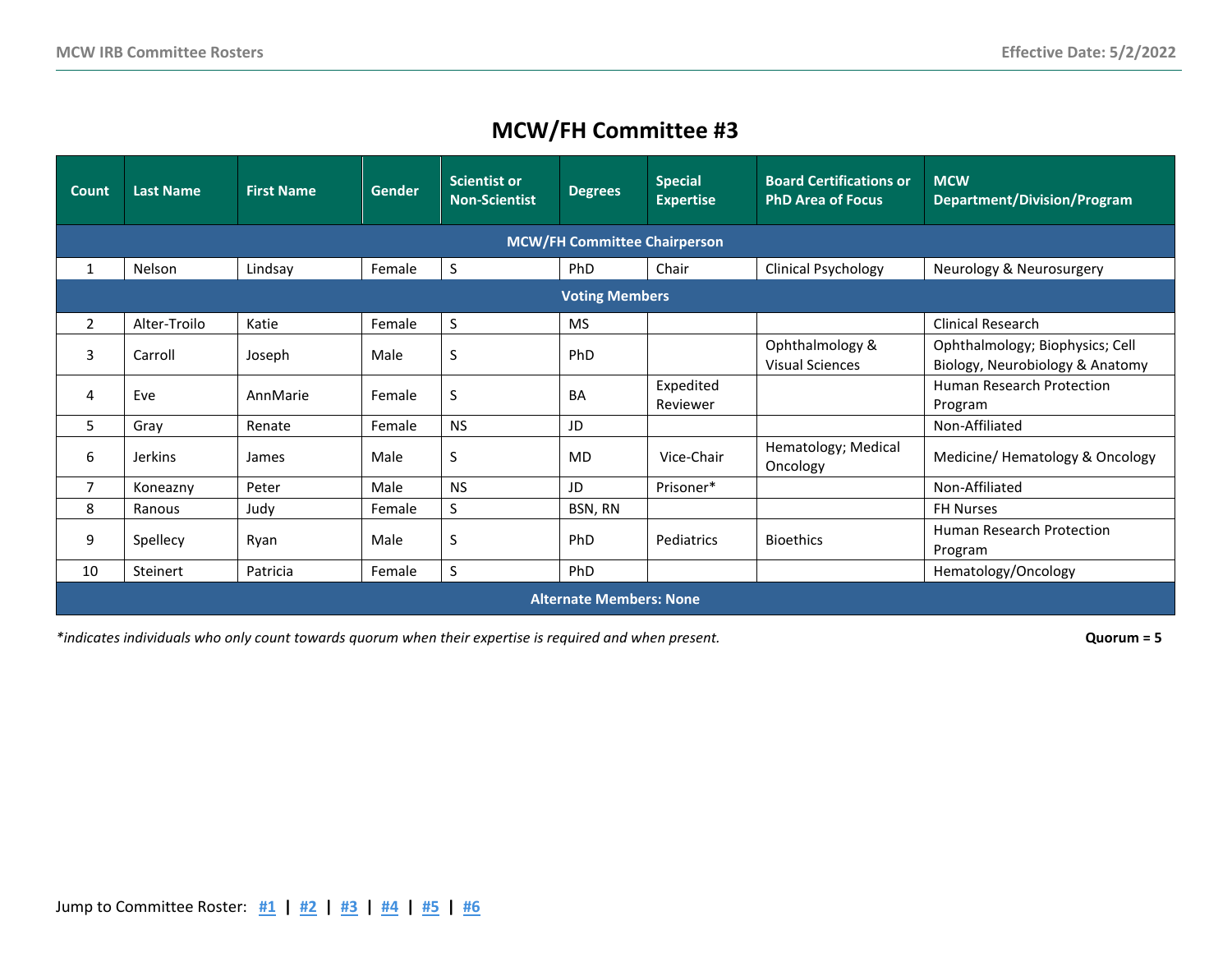<span id="page-3-0"></span>

| <b>Count</b>                        | <b>Last Name</b>               | <b>First Name</b> | <b>Gender</b> | <b>Scientist or</b><br><b>Non-Scientist</b> | <b>Degrees</b> | <b>Special Expertise</b>        | <b>Board Certifications</b><br>or PhD Area of Focus | <b>MCW</b><br><b>Department/Division/Program</b>        |  |  |  |
|-------------------------------------|--------------------------------|-------------------|---------------|---------------------------------------------|----------------|---------------------------------|-----------------------------------------------------|---------------------------------------------------------|--|--|--|
| <b>MCW/FH Committee Chairperson</b> |                                |                   |               |                                             |                |                                 |                                                     |                                                         |  |  |  |
| 1                                   | Eapen                          | Mary              | Female        | S                                           | MD, MS         | Pediatric                       | Pediatrics,<br>Hematology /<br>Oncology             | Medicine/Hematology & Oncology                          |  |  |  |
| <b>Voting Members</b>               |                                |                   |               |                                             |                |                                 |                                                     |                                                         |  |  |  |
| 2                                   | De Los<br>Santos               | Jefferson         | Male          | S                                           | <b>BS</b>      |                                 |                                                     | <b>Emergency Medicine</b>                               |  |  |  |
| 3                                   | Giever                         | Thomas            | Male          | S                                           | <b>DO</b>      |                                 | <b>Medical Oncology</b>                             | Medicine/Hematology & Oncology                          |  |  |  |
| 4                                   | Herbers                        | Norma             | Female        | <b>NS</b>                                   | JD             |                                 |                                                     | Non-Affiliated                                          |  |  |  |
| 5                                   | Koch-<br>Cannestra             | Lori              | Female        | S                                           | <b>MBA</b>     | Expedited<br>Reviewer           |                                                     | Non-Affiliated                                          |  |  |  |
| 6                                   | Koneazny                       | Peter             | Male          | <b>NS</b>                                   | JD             | Prisoner*                       |                                                     | Non-Affiliated                                          |  |  |  |
| $\overline{7}$                      | Malik                          | Waqar             | Male          | S                                           | MBBS, MPH      | Research Subject                |                                                     | Neurosurgery                                            |  |  |  |
| 8                                   | Mena                           | Melissa           | Female        | S                                           | <b>BS</b>      |                                 |                                                     | Surgery                                                 |  |  |  |
| 9                                   | Obeidat                        | Ahmed             | Male          | S                                           | MD, PhD        | Neurology                       | Neurology and<br><b>Biomedical Sciences</b>         | Neurology                                               |  |  |  |
| 10                                  | Packard                        | Krissa            | Female        | S                                           | <b>MS</b>      |                                 |                                                     | Surgery                                                 |  |  |  |
| 11                                  | Pritchard                      | Roxanne           | Female        | S                                           | BSN, RN        | Expedited<br>Reviewer           |                                                     | Human Research Protection<br>Program/ Quality Assurance |  |  |  |
| 12                                  | Smolock                        | Amanda            | Female        | $\sf S$                                     | <b>MD</b>      |                                 | Vascular &<br>Interventional<br>Radiology           | Radiology                                               |  |  |  |
| 13                                  | Urmanski                       | Angela            | Female        | S                                           | PharmD         | Vice-Chair,<br>Research Subject | <b>Oncology Pharmacy</b>                            | FH Pharmacy                                             |  |  |  |
|                                     | <b>Alternate Members: None</b> |                   |               |                                             |                |                                 |                                                     |                                                         |  |  |  |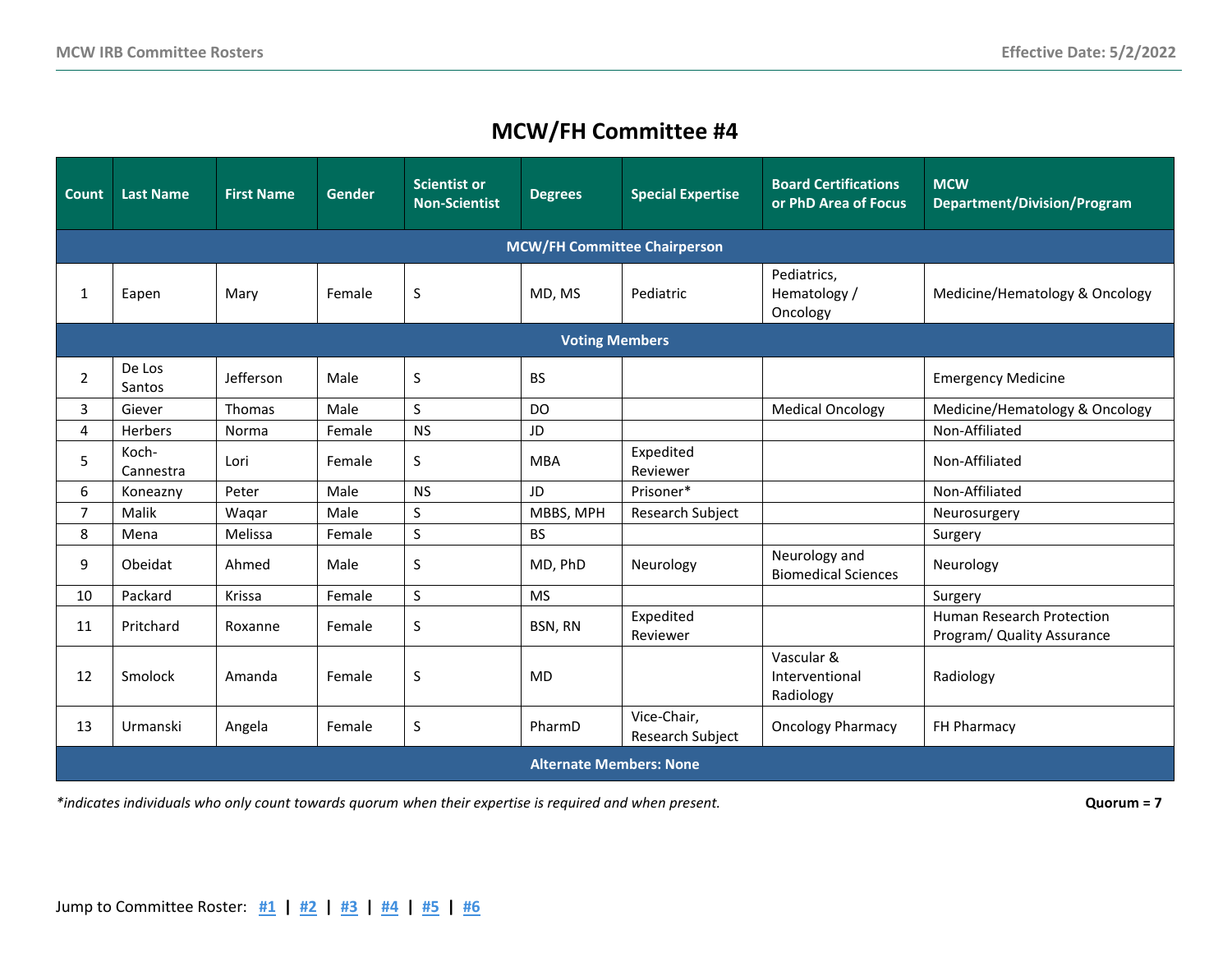<span id="page-4-0"></span>

| Count                               | <b>Last Name</b>   | <b>First Name</b> | <b>Gender</b> | <b>Scientist or</b><br><b>Non-Scientist</b> | <b>Degrees</b>  | <b>Special Expertise</b>                      | <b>Board Certifications or PhD</b><br><b>Area of Focus</b>            | <b>MCW</b><br><b>Department/Division/Program</b> |  |  |  |
|-------------------------------------|--------------------|-------------------|---------------|---------------------------------------------|-----------------|-----------------------------------------------|-----------------------------------------------------------------------|--------------------------------------------------|--|--|--|
| <b>MCW/FH Committee Chairperson</b> |                    |                   |               |                                             |                 |                                               |                                                                       |                                                  |  |  |  |
| 1                                   | <b>Uysal Biggs</b> | Nevin             | Female        | S                                           | <b>MD</b>       | Chair                                         |                                                                       | Medicine / Pulmonary & Critical<br>Care          |  |  |  |
| <b>Voting Members</b>               |                    |                   |               |                                             |                 |                                               |                                                                       |                                                  |  |  |  |
| $\overline{2}$                      | Bone               | Kathleen          | Female        | S                                           | PhD             |                                               |                                                                       | Pathology                                        |  |  |  |
| 3                                   | Carroll            | Joseph            | Male          | $\sf S$                                     | PhD             |                                               | Ophthalmology; Biophysics;<br>Cell Biology, Neurobiology<br>& Anatomy | Ophthalmology & Visual Sciences                  |  |  |  |
| 4                                   | Frazer             | Tifany            | Female        | S                                           | <b>MPH</b>      | Vice-Chair,<br>Pediatric,<br>Research Subject |                                                                       | Institute for Health &<br>Society/Global Health  |  |  |  |
| 5                                   | Griffin            | Sara              | Female        | S                                           | <b>MS</b>       |                                               |                                                                       | Human Research Protection<br>Program             |  |  |  |
| 6                                   | Kassem             | Iris              | Female        | S                                           | MD, PhD         | Pediatric                                     | Ophthalmology                                                         | Ophthalmology & Visual Sciences                  |  |  |  |
| $\overline{7}$                      | Klink              | Katherine         | Female        | $\sf S$                                     | PhD, RN         |                                               |                                                                       | <b>FH Nurses</b>                                 |  |  |  |
| 8                                   | McDonough          | <b>Beth</b>       | Female        | S                                           | JD              |                                               |                                                                       | <b>Human Research Protection</b><br>Program      |  |  |  |
| 9                                   | Nelson             | Lindsay           | Female        | $\mathsf S$                                 | PhD             |                                               |                                                                       | Neurosurgery                                     |  |  |  |
| 10                                  | Pritchard          | Roxanne           | Female        | S                                           | BSN, RN         |                                               |                                                                       | Human Research Protection<br>Program             |  |  |  |
| 11                                  | Schroeter          | Kathryn           | Female        | $\sf S$                                     | PhD, RN         |                                               | Nursing/Bioethics                                                     | <b>FH Nurses</b>                                 |  |  |  |
| 12                                  | Schafer            | Timothy           | Male          | S                                           | BA              |                                               |                                                                       | Human Research Protection<br>Program             |  |  |  |
| 13                                  | Spellecy           | Ryan              | Male          | S                                           | PhD             | Pediatric                                     | <b>Bioethics</b>                                                      | Human Research Protection<br>Program             |  |  |  |
| 14                                  | Gray               | Renate            | Female        | <b>NS</b>                                   | JD              |                                               |                                                                       | Non-Affiliated                                   |  |  |  |
| 15                                  | Wagner             | Duke              | Male          | $\sf S$                                     | DC              | Pediatric                                     |                                                                       | Pediatrics/Emergency Medicine                    |  |  |  |
| 16                                  | Campbell           | Hope              | Female        | $\sf S$                                     | MS, RN          |                                               |                                                                       | <b>MCW Nursing</b>                               |  |  |  |
| 17                                  | Upenieks           | Valda             | Female        | S                                           | PhD,<br>MPH, RN |                                               |                                                                       | <b>FH Nursing</b>                                |  |  |  |
|                                     |                    |                   |               |                                             |                 | <b>Alternate Members</b>                      |                                                                       |                                                  |  |  |  |